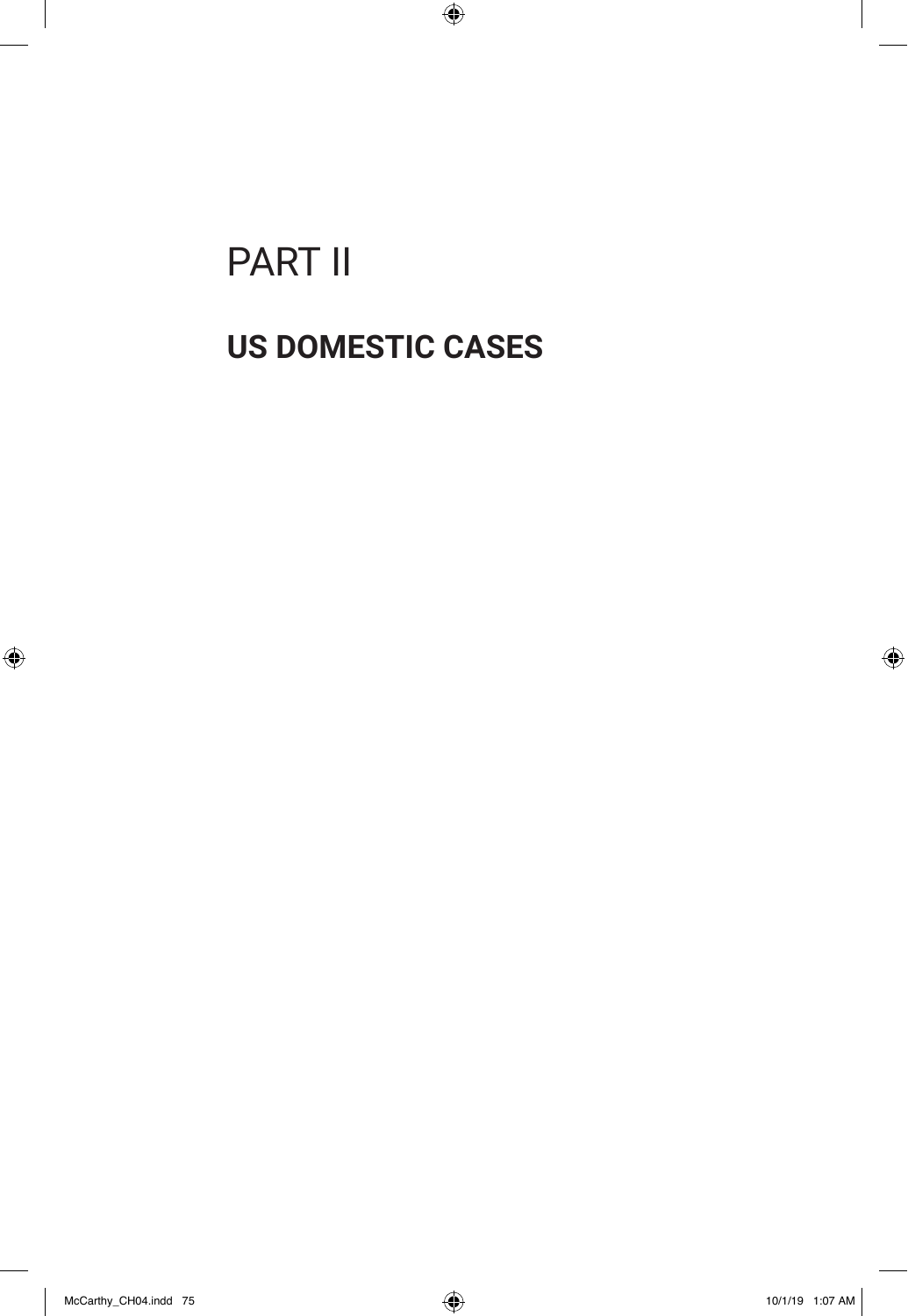

 $\bigoplus$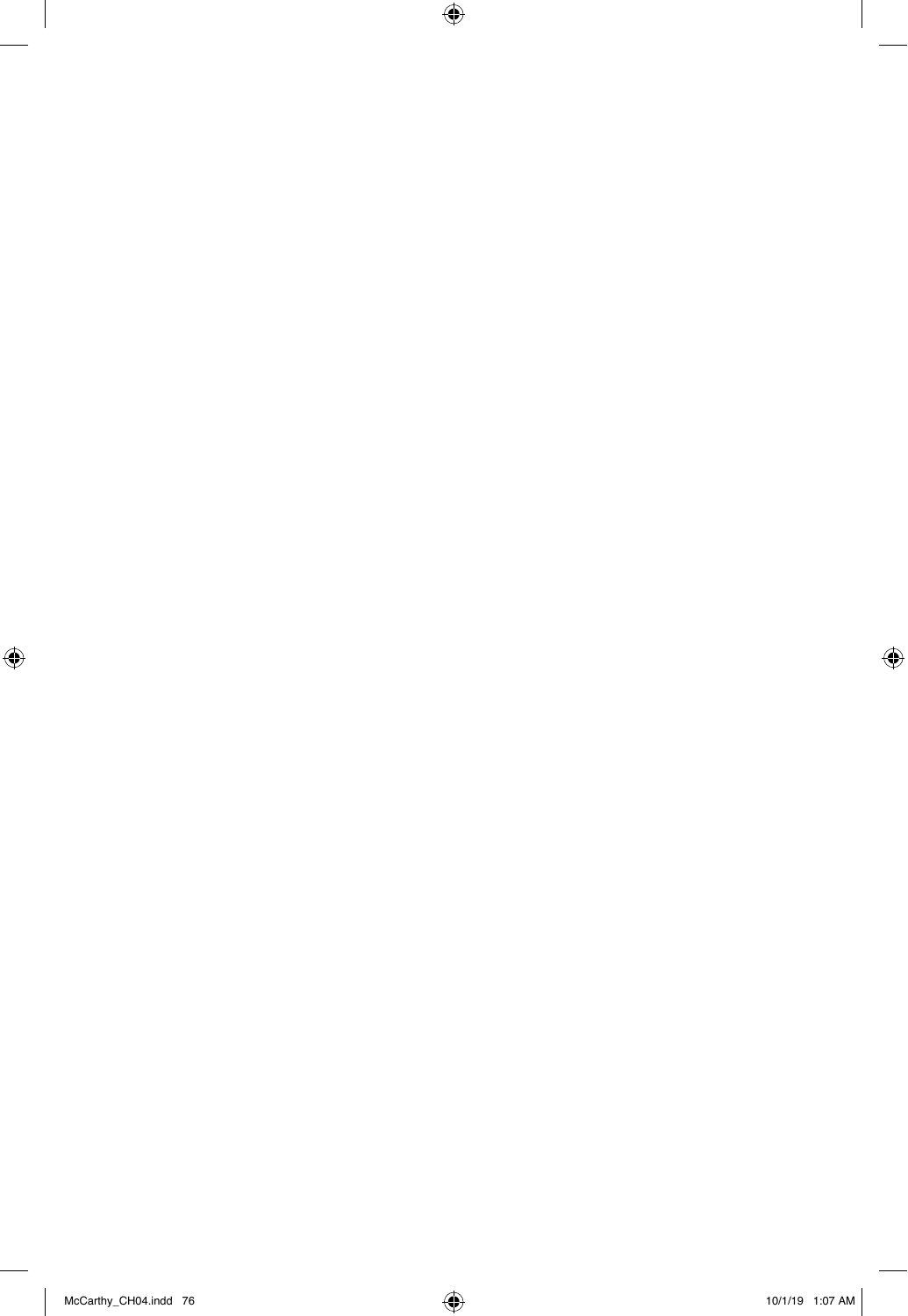# 4 **JUST PEACE, JUST SANCTUARY**

 $\textcircled{\scriptsize{+}}$ 

Immigration and Ecclesial Nonviolence

LEO GUARDADO

The phenomenon of immigration to and in the US is fundamentally a phenomenon marked by direct and institutionalized violence and thus is of direct concern to a framework of just peace. The categorization of this complex reality within the term "immigration" raises the question of whether this is the most accurate term.<sup>1</sup> Because so much of the "immigration" to the United States is driven by contexts of violence, other terms are necessary and will be used in this essay, such as "human displacement," "asylum seekers," and "refugees." Historically, these terms have been associated more with contexts of war, and by using them to describe those who "migrate" I emphasize the forced nature of this mobility. Many of the persons currently "migrating" from the Northern Triangle of Central America are better categorized as asylum seekers rather than immigrants because the homicide rates in the region force people to flee. However, since a war is not technically taking place within the northern triangle, even though the rates of killing are like those of a war zone,<sup>2</sup> those who flee have difficulty acquiring refugee status or other kinds of legal protections. Using a broader set of terms to describe the context of immigration expands how this reality is framed and the responses that are needed.

The almost eleven million "unauthorized" persons who currently live in the United States, and those who continue to arrive daily, are a locus of contestation in society because the government construes their physical presence yet juridical nonexistence as an aberration of law and order.<sup>3</sup> Displaced from their homelands, these persons become targets of persecution in the United States. State mechanisms of control, such as Immigration and Customs Enforcement (ICE), are tasked with rounding up, incarcerating, and removing this population that is strategically categorized as "criminal."4 Although their presence is a legal and political challenge to the US government, for the church they must be a sign of the times and a source of discernment.<sup>5</sup> The church is engaged with unauthorized persons at multiple levels, from providing legal assistance to pastoral accompaniment in parishes, and its activities do not typically generate much controversy. However, there is one kind of ministry that does give rise to an ecclesial and social conflict: sanctuary.

⊕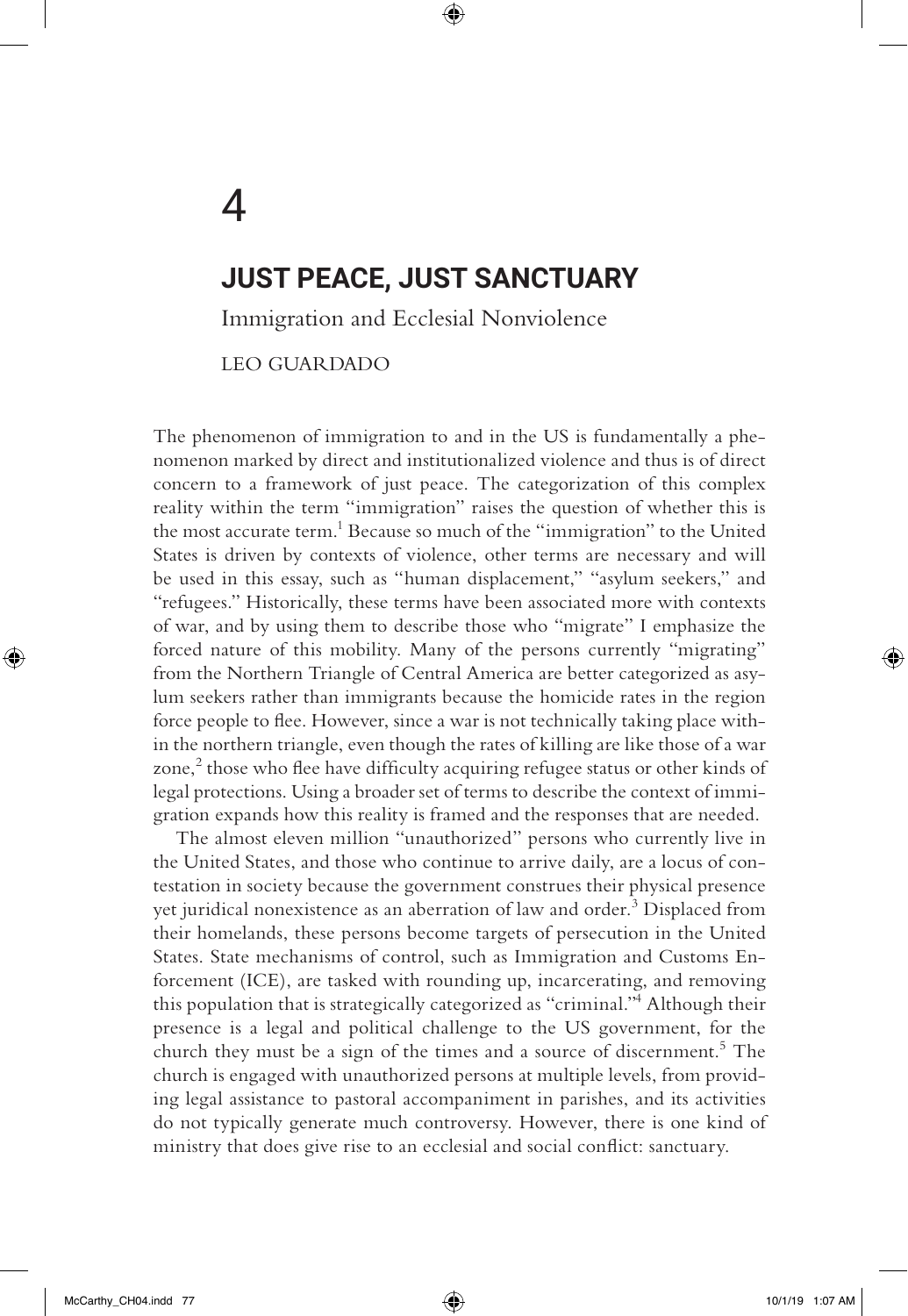In this chapter I examine the concept and practice of sanctuary as a legitimate and necessary ecclesial ministry that responds to the phenomenon of human displacement and the persecution of "unauthorized" persons in the United States. I argue that the bourgeoning framework of just peace provides a more capacious approach for the church's ongoing discernment of its responsibility to protect and accompany persons whose life is threatened by deportation.<sup>6</sup> Sanctuary is a creative nonviolent response to legalized violence in society.<sup>7</sup>

⊕

In the first section I analyze the context of immigration to the US, especially from Latin America. I show that violence is not only at the source of why persons leave their countries, but it is also what characterizes the US response. This reality invites the church, as an institution and as a people, to reconsider what constitutes appropriate actions that can reframe a phenomenon that is too often categorized simply as a legal or economic matter.

In the second section I begin to integrate a just peace approach with the conflictual reality that is immigration. After presenting the need for greater practices of dialogue and discernment within the church, I turn to the 1980s sanctuary ministry as a generative example of how ecclesial communities in the US previously theorized and responded to human displacement. Through the writings of Jim Corbett, one of the leaders at the root of the sanctuary ministry, it becomes evident that a framework akin to just peace undergirded the 1980s ministry in the borderlands. These past ecclesial actions serve as a creative source for present and future discernment. Sanctuary, then and now, is a means for church communities to imagine their potential for social transformation and for the construction of a more peaceful and just society.

# **Context of "Immigration" to the US and the Threat of Deportation to Warlike Violence**

In the midst of violence, social instability, and resurgent signs of political repression, Central Americans are fleeing north to the United States.<sup>8</sup> The case of El Salvador examined in this book is a prime example of why people flee. Embarking on the journey from Central America to the US is a matter of life and death because many of the same dangers faced at home are also faced en route.

For those who flee north, getting into Mexico is the first major hurdle. Despite increased police and military presence at Mexico's southern border, Salvadorans and Central Americans still attempt to make it to the US border, and some succeed. Even entire families are leaving. In fiscal year 2016 US Border Patrol in the Southwest sector apprehended 77,674 persons who were traveling as part of a family unit, and the majority of these were from El Salvador (27,114), followed by Guatemala (23,067) and Honduras (20,226).

⊕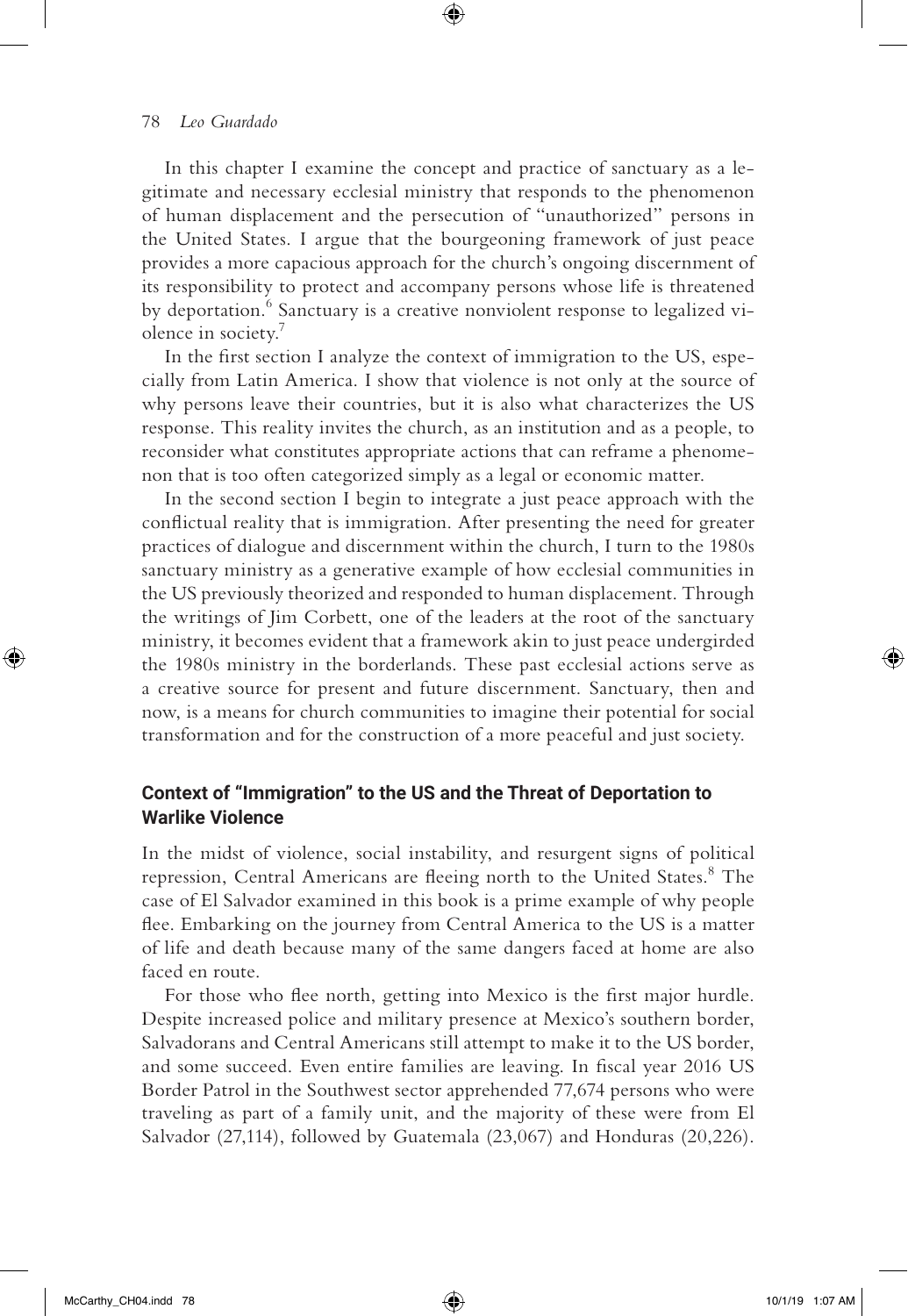# *Just Peace, Just Sanctuary* 79

The number of unaccompanied children from these countries apprehended in fiscal year 2016 totaled 46,893, and of these the majority were from Guatemala (18,913) and from El Salvador (17,512). Even though the numbers of unaccompanied children fleeing Guatemala and El Salvador are more or less the same, it is essential to keep in mind that Guatemala has a population of about sixteen million persons compared to El Salvador's six million; thus, proportionally El Salvador's youth are fleeing at a much higher rate. In 2016 the total number of apprehended family units from Central America surpassed figures from fiscal year 2015 and 2014, but apprehended family units are but a fraction of the total apprehensions of non-Mexicans (mostly Central American), which totaled 218,110 in 2016.<sup>9</sup> Apprehensions identify only those individuals who were not able to make it to their intended destinations or family in the United States.

⊕

Both those who were apprehended and those who made it to their destinations increasingly travel through isolated regions of Mexico in order to avoid the new checkpoints established by the US-funded Plan Frontera Sur, which seeks to seal the Mexican southern border from Central Americans.<sup>10</sup> Whereas in the past, large numbers of Central Americans would ride on top of La Bestia, a treacherous journey atop a train that carried them from southern to northern Mexico, now they are forced to find alternate routes where Mexican agents will not intercept them and deport them back to deadly violence.<sup>11</sup> Entering more isolated regions of Mexico increases the risks of directly encountering and becoming victims of narco-trafficking networks.<sup>12</sup> This practice of militarizing the Mexican southern border with armed government agents mirrors the vision at the US southern border where pushing individuals to isolated and more dangerous areas is used as a deterrent.<sup>13</sup> The official name for this practice is "prevention through deterrence," and the approach has been in place since  $1994<sup>14</sup>$  Human rights groups have systematically documented the deadly effects of this deterrence vision to argue that the US government, and increasingly the Mexican government, are "disappearing" those fleeing their home countries.

In the history of Latin America's wars, people did not simply go missing; rather, they were "disappeared" by government forces. Framing the US deterrence vision through the lens of the disappeared makes room for a discourse of government responsibility for the deaths of those attempting to cross the US border. As the report says, "the means of contemporary border policy amounts to a campaign of state violence against migrating peoples."15 In Mexico, where the Commission for Human Rights estimates that there are about 25,000 disappeared persons, there is a growing sense that disappearances are a mechanism for the government to accomplish strategic interests.<sup>16</sup> The forced disappearance of the forty-three students from Ayotzinapa brought worldwide attention to this larger crisis.<sup>17</sup> Inevitably,

⊕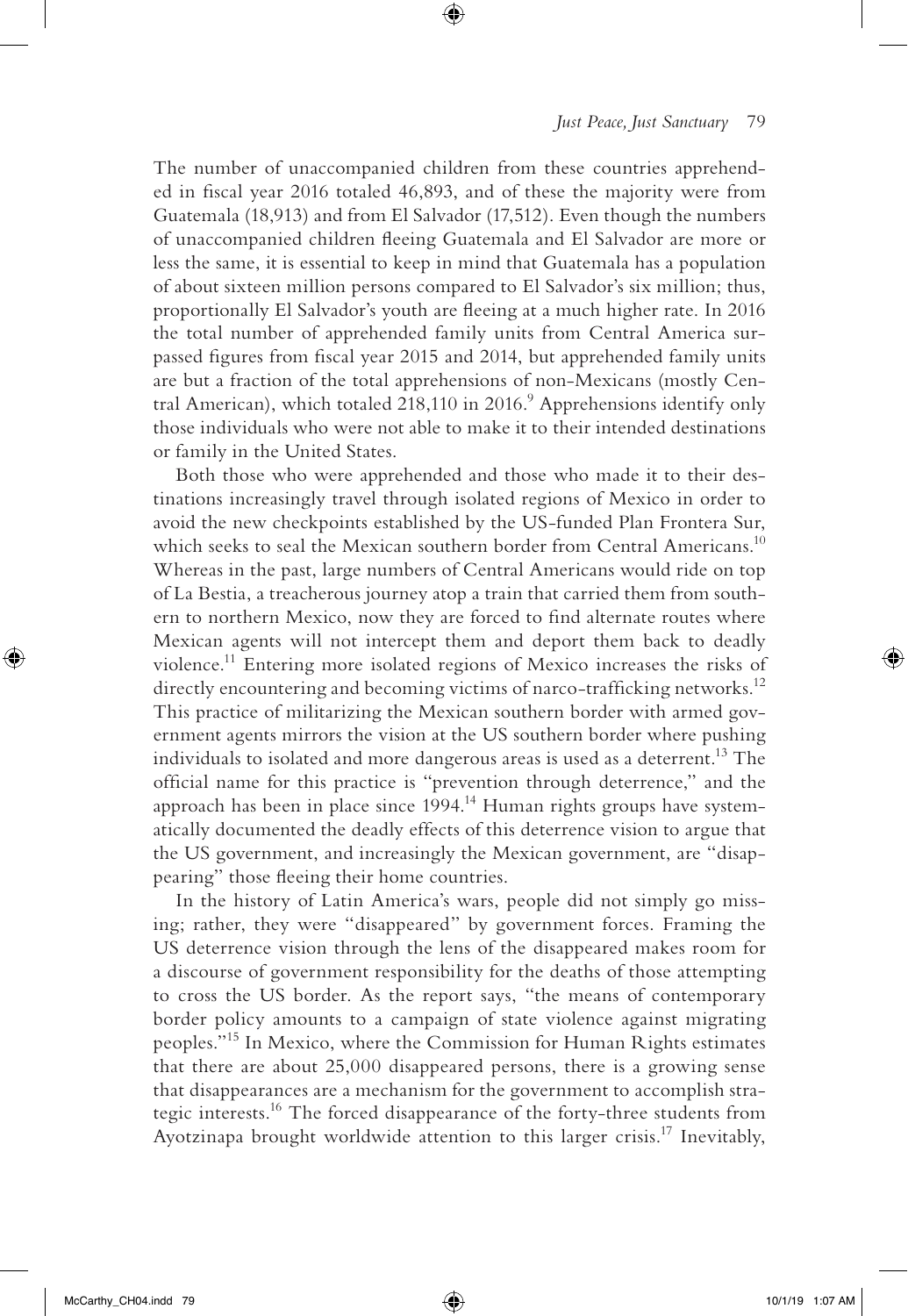Central Americans who are crossing Mexico on their way to the US risk becoming trapped in this state of affairs in which government forces play a central role in their disappearance. After all, there is financial gain in the capture and sale of Central Americans to narco-trafficking groups. To such groups, each Central American can be worth between \$2,000 and \$5,000 through extortion of their families. If the family does not pay, then they become a *desaparecido/a*. 18

⊕

Fr. Alejandro Solalinde, director of the Hermanos en el Camino shelter in Ixtepec, Oaxaca, Mexico, which provides refuge and education for Central Americans journeying north, estimates that there have been at least 10,000 disappeared migrants in Mexico through the collusion of Mexico's federal security forces and the Zetas narco-traffickers.<sup>19</sup> This number is his conservative estimate; he believes it can be as high as 70,000 if one includes disappearances starting in 2006. Both government and narco forces have attempted to close his shelter for migrants because they consider it an obstacle to the economic industry of capturing, extorting, and disappearing migrant bodies.20 The disappeared vanish into mass graves, vats of acid, boiling oil, and other means that leave no trace of remains.

Mothers and other relatives from El Salvador, Honduras, and Guatemala whose family members have disappeared during migration embark on a pilgrimage to Mexico every year to bring attention to this phenomenon. The Comité de Familiares de Migrantes Fallecidos y Desaparecidos de El Salvador (COFAMIDE) has led the pilgrimage since 2006 when the disappearances started to become a systematic symptom of the harrowing journey to the United States. The motto of this transnational movement is "buscamos vida en caminos de muerte" (we seek life on the paths of death), a motto that succinctly captures the core of both the dream that drives displaced persons north as well as the reality that they encounter on the journey  $21$ . The stories of terror on the journey abound, but because persons fleeing Central America are often already fleeing death, they are willing to risk death in order to have a chance to live.<sup>22</sup>

If in Central America and in Mexico violence, politics, and profit coalesce through extortions and disappearances, especially of poor and displaced populations, in the United States these factors come together in the proliferation of private (and hence for-profit) prisons that criminalize and commodify displaced individuals. Since 2009 the majority of "criminals" entering federal prisons are incarcerated not because of offenses related to violence, weapons, or property but because of immigration offenses. These "offenders" are spending their time behind bars in overcrowded for-profit prisons run by corporations.<sup>23</sup> As of 2012 there were about 24,000 immigrants in these prisons whose "crime" was attempting to flee the violence that is consuming Central America and Mexico.<sup>24</sup> As of November 2017 the average daily population of

⊕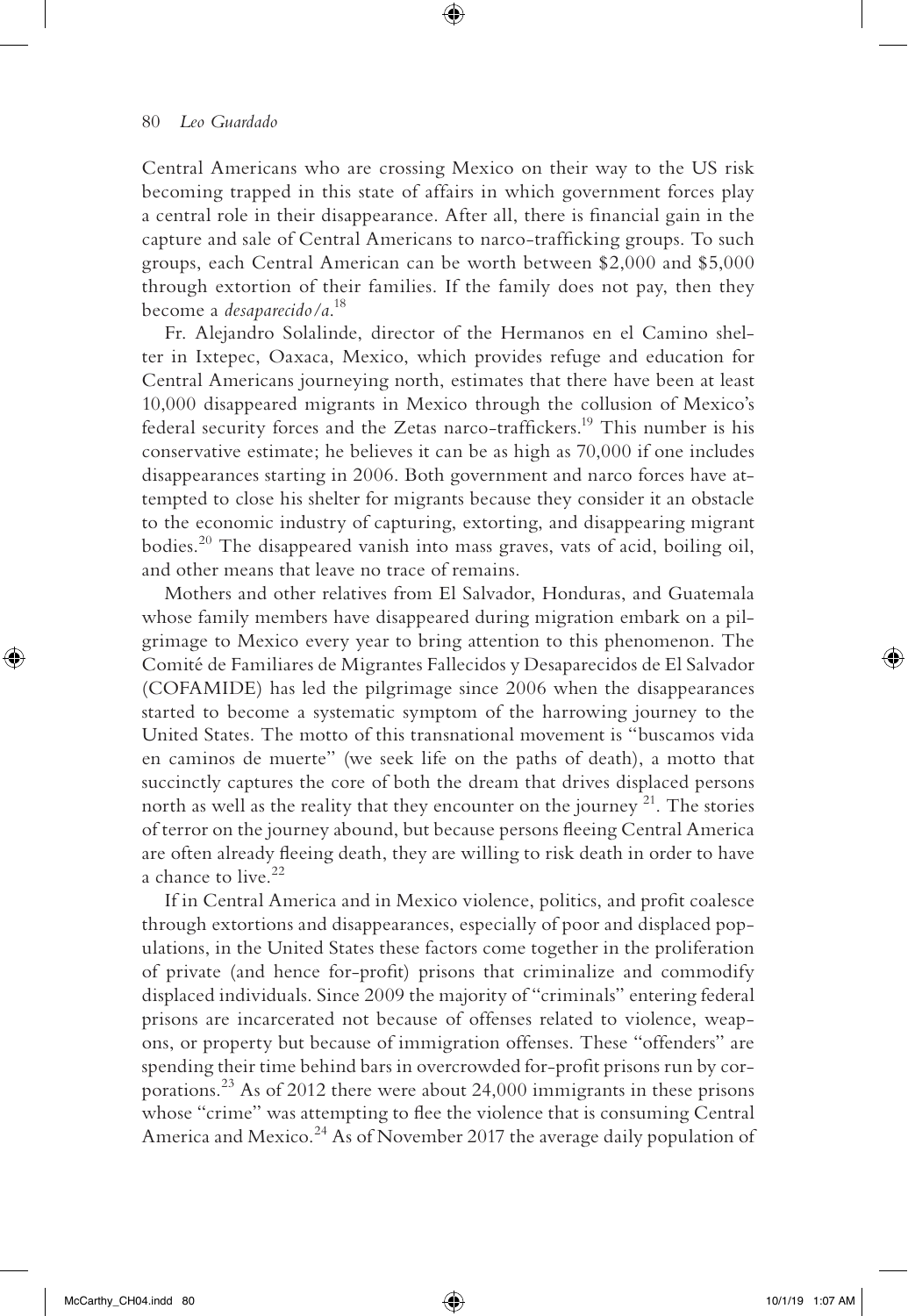persons incarcerated by ICE in both private (for-profit) and government run prisons was  $39,322$ <sup>25</sup> Essentially, the practice of incarceration of displaced persons is a form of state punishment for defying legalized violence.<sup>26</sup>

⊕

Central Americans seeking refuge in the US who are not deported right away risk months or years in prison without proper legal representation while they wait for a review of their case. It is inhuman that persons fleeing violence and death are more likely to receive a prison sentence in the US rather than refuge and protection. Technically, many of these refugees do not have to wait in jail for their court case, but it depends on whether they can afford to pay their bond to be free. A 2016 American Civil Liberties Union (ACLU) lawsuit against the federal government addresses this very point when it writes in its opening sentence: "This class action lawsuit challenges the federal government's policy and practice of setting cash bonds for noncitizens in immigration proceedings, without regard to a noncitizen's financial resources, which has resulted in the incarceration of individuals merely because they are poor."<sup>27</sup> It is tragically ironic that some of the very people who fled for their lives because they could not afford to pay the extortions from the gangs are now incarcerated and deprived of their freedom because they cannot afford to pay the US government.

Whether it is in the streets of Central America or in the private prisons that hold thousands of brown bodies from south of the border, persons seeking refuge from violence continue to become commodities for others' profit.<sup>28</sup> With Donald Trump's election as president of the United States, the stock price of such for-profit prison corporations surged because the criminalization of asylum-seekers is good business.<sup>29</sup> For the current administration, the "unauthorized" other from south of the border is a threat to society and to the nation itself, as was expressed in the Trump campaign rally speeches: "make America safe again." Such rhetoric attempts to legitimize the ongoing militarization of border regions and also of the interior communities of the United States. Rhetoric about security becomes rhetoric for more military force.<sup>30</sup> From a just peace framework, which argues for consistency between means and ends, the current US strategy is unsustainable because it seeks the ends of safety from violence through the means of scaling up violence.

To speak of "unauthorized" immigration in the United States is to speak of a type of warfare that is taking place against "alien" bodies that the government seeks to expel from the body politic through what has been referred to as the deportation-industrial complex.<sup>31</sup> For sectors of the US population that see only a quantifiable threat and not persons, these are simply bodies, not fully conceived of as living persons. In reference to the ways that violence is strategically framed in society, Judith Butler has written that "if certain lives do not qualify as lives or are, from the start, not conceivable as lives within certain epistemological frames, then these lives are never lived nor lost

⊕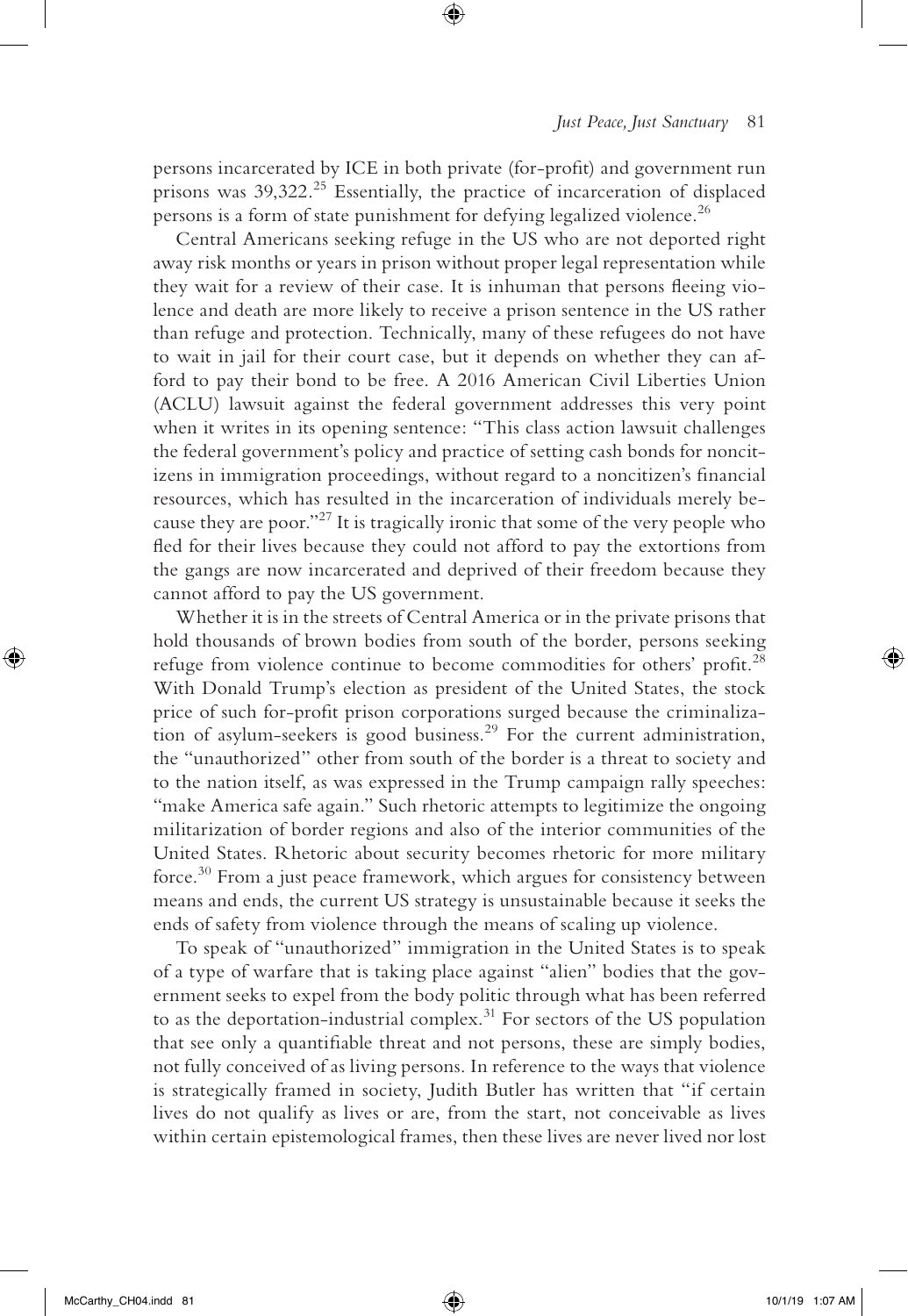in the full sense."32 To begin to grieve the loss of these lives, and to begin to resist the structural and political mechanisms that in multiple ways kill the "unauthorized" population in the US, we must first *see* this population as more than bodies, and recognize the claim that their humanity places upon our humanity. The fundamental notion of human dignity, which is also emphasized by a just peace approach, becomes central in the process of learning to see nonviolently. All of this requires an epistemological breakthrough that can reframe not only the phenomenon of "immigration" but, just as importantly, the responsibility to protect that communities of faith and all people of goodwill must discern and practice in history.

⊕

Persons who are threatened with deportation have few alternatives to prevent their expulsion once they have been apprehended by Enforcement and Removal Operations (ERO), the branch of ICE that literally hunts down persons at risk of deportation. Some churches have begun to provide sanctuary for persons with deportation orders who have already lived in the United States for years and who would be separated from their families and US citizen children. However, a national network akin to what was constructed in the 1980s has not fully emerged.

If the current administration continues to systematically deny asylum claims to persons fleeing for their lives, and to those who have lived here for years and who are now part of the fabric of society, the church may have no theologically legitimate option but to help them avoid capture as they enter this country and attempt to survive with the hope of finding a place and community that affirms the inherent value of their life.<sup>33</sup> Sanctuary has been in the past, and can be again, an effective nonviolent ecclesial response capable of transforming the death-dealing politics of a nation. In the next section I explore how just peace can help reframe a church response to immigration and how the 1980s sanctuary ministry is a resource for future action.

# **Living an Ethic of Just Peace through a Ministry of Sanctuary**

The frameworks of just peace that have been introduced in this book begin to provide a more expansive lens through which the church can better recognize the horizon of possibilities for resisting institutionalized violence. As a burgeoning concept, just peace must resist becoming a unidirectional application of theoretical frameworks to practice. Instead, it must serve as a means of generating more incisive reflection on how ecclesial actions or lack thereof contribute to justice and peace and enable life rather than foreclose it. In terms of immigration, a just peace lens of analysis allows us to recognize that the church in the US exists and participates in an already-given conflictual context. It does so by its openness to see conflict as an opportunity for transformation rather than a threat. Any presumption that the church is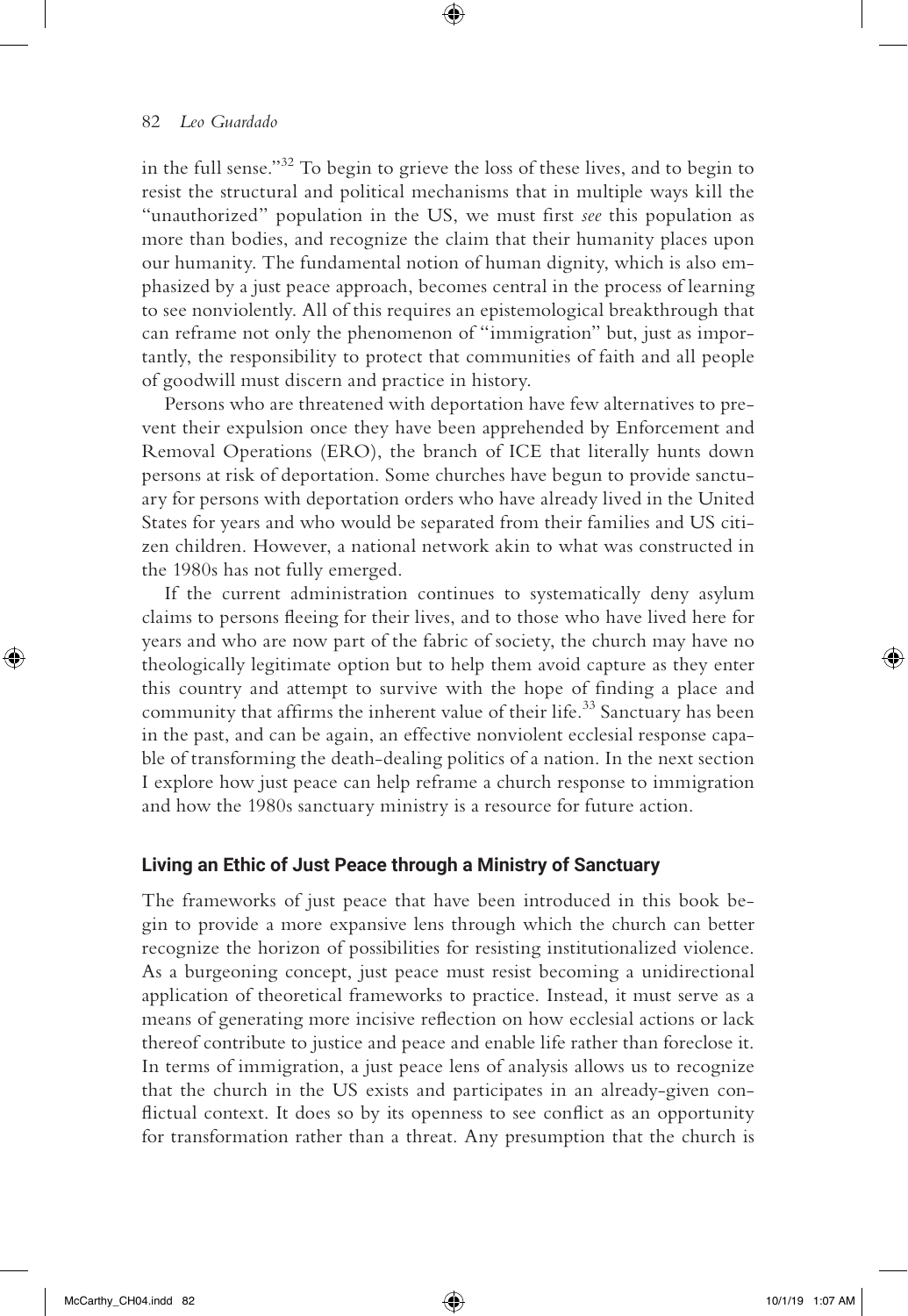# *Just Peace, Just Sanctuary* 83

not already embedded within the broader sociopolitical conflict surrounding immigration and unauthorized persons fails to grasp reality in a futile attempt at neutrality that merely condones sinful structures and idolizes a security state.<sup>34</sup> If the church has a responsibility to read the signs of the times, then it is also important to understand that there is a certain grace in accepting the conflictual context in which it is called to live its life and carry out its mission. Brad Hinze has written that "much Catholic theology and spirituality harbor a conflict-averse mentality and devote little consideration of structures and practices of ecclesial and civic accountability."35 Basic integrity requires that the church overcome a conflict-averse mentality so that it can see sinful reality for what it is. A just peace lens has the potential to provide new questions and perspectives that can alter our ecclesial imagination and hold communities of faith accountable to enfleshing in history a humanizing way of being church.

⊕

In light of a just peace lens, the structural conditions that generate and sustain the conflict that we call immigration necessitate that the church reexamine its task as one of *transforming* the conflict by *protecting* those most affected by the violence of the conflict.<sup>36</sup> This certainly does not imply reducing the church's diplomatic attempts through the publication of statements from bishops, denunciations of injustice, and exhortations for Catholics to become more involved with immigrant communities.<sup>37</sup> Rather, it invites Catholics to consider protective actions as a form of diplomacy that communicates a truth about persons seeking refuge in the United States—a truth whose historical verification is the dehumanizing violence displaced persons are willing to endure on the journey north in order to find life.<sup>38</sup> The norm of conflict transformation and the practice of unarmed civilian protection, both of which are emphasized by an ethic of just peace, help the church to actualize such initiatives.

In his framing chapter (chapter 3), Eli McCarthy provides guiding questions for thinking through an ethic of just peace. He asks: "What are the root causes of the conflict? What habits (virtues/vices) are at stake and what skillsets are needed to transform the conflict? What practices and transforming initiatives could be scaled up to break cycles of violence?" In the previous section, I provided a response to the first question by explaining some of the root causes of the conflict. The conflict can be summarized as a people's embodied desire for life in tension with a country's desire to control the right to life of a people. At stake in the conflict is not only the control of borders but, more importantly, notions and definitions of who is a person worthy of life. How the church responds or fails to respond to these deeper implications of the conflict is a concrete reflection of how the church understands itself and its mission.

McCarthy's second question of virtues and skill sets needed to transform the conflict opens a creative space for identifying resources within and beyond

⊕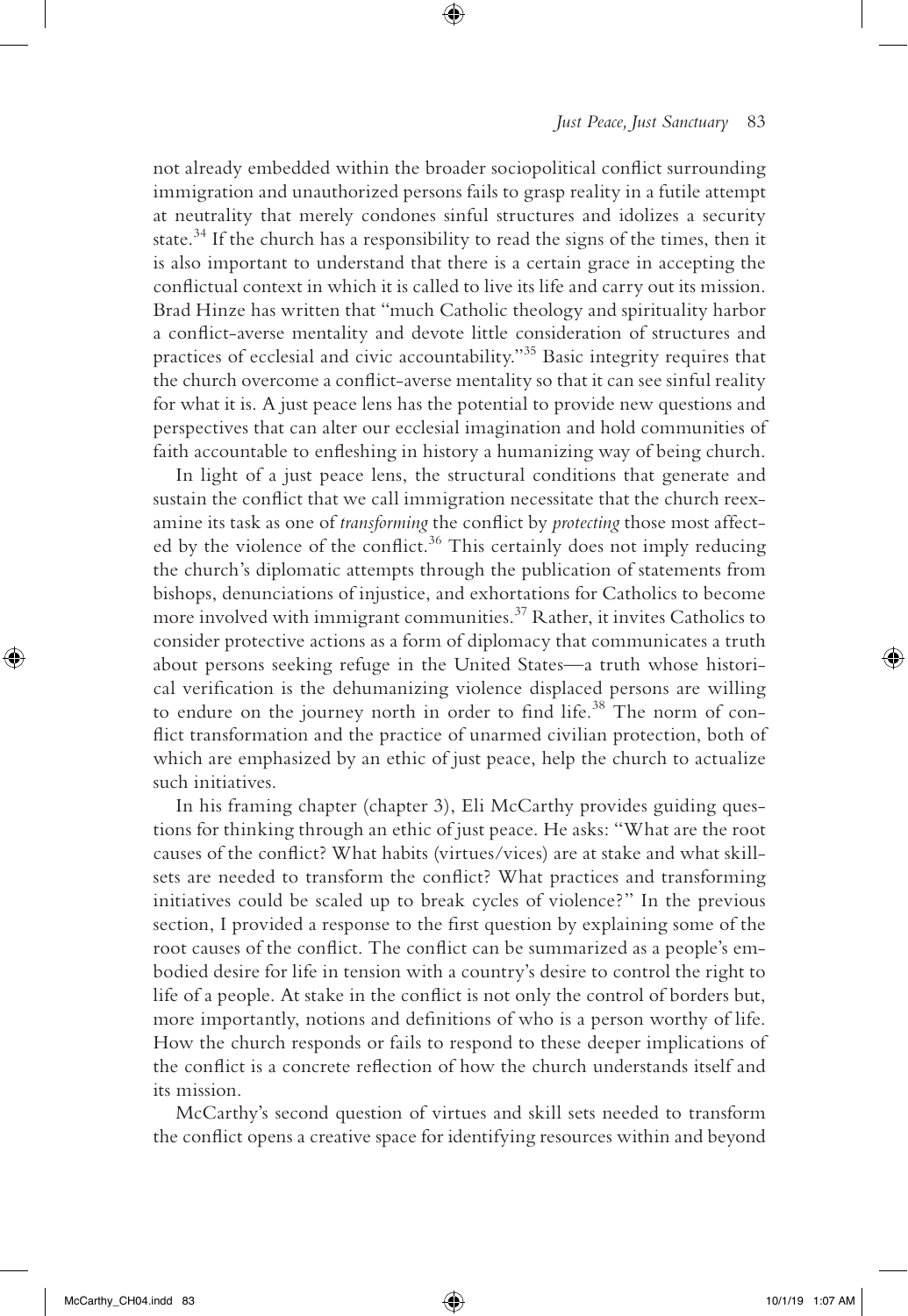the Christian tradition. Because violence is at the root of the conflict that is immigration, from the perspective of just peace the virtue of active nonviolence will be a necessary resource and a foundation for any ecclesial response. This requires that faith communities first engage in the spiritual practice of active discernment about the responsibility and possibility of offering sanctuary to persons threatened with deportation in order to interrupt this violent process. Pope Francis writes, "Discernment . . . is not a solipsistic self-analysis or a form of egotistical introspection, but an authentic process of leaving ourselves behind in order to approach the mystery of God, who helps us to carry out the mission to which he has called us, for the good of our brothers and sisters."<sup>39</sup> Discernment, then, is always tied to concrete actions, not for our benefit but for the good of others. Ecclesial discernment cannot happen without greater dialogical practices within the church, especially between clergy and laity, which can allow for a genuine participatory process. When bishops simply foreclose the possibility of parishes becoming a sanctuary church, even if the parish council and the pastor have discerned that they are being called to this action, dialogue is cut short and it raises questions about the laity's vocation as church to have an authentic role in discernment.<sup>40</sup> Furthermore, bishops or clergy who foreclose even the possibility of communal discernment processes limit their understanding of how the Holy Spirit may be communicating prophetically from the margins of the church.<sup>41</sup> The church's ability to become a catalyst in the transformation of sociopolitical conflicts depends to some degree on its ability to address and transform its own internal conflicts in ways that model the change it seeks in society. The church's very integrity is at stake. If the church does not want the government to deport persons back to deadly violence, then it must begin to perform actions that in fact protect persons from deportation, even if this intensifies the conflict within the church and with government forces.

⊕

McCarthy's third question about practices or initiatives that can be scaled up to break cycles of violence leads me to affirm more explicitly that sanctuary is a nonviolent ecclesial practice that interrupts the violence surrounding "unauthorized" persons. Church sanctuary has a long tradition as a means of protecting persons in need of refuge from violence. The earliest ecclesial reference is from the Council of Serdica in 343, which obliged bishops to protect and intercede before imperial courts for those who fled to "the mercy of the church."42 Key theologians of the early church, such as Gregory of Naziensus, John Chrysostom, and Augustine of Hippo, attested in their own time to the importance of sanctuary as a church practice.<sup>43</sup> The medieval concepts of the Peace of God and the Truce of God that served as a means of placing boundaries on violence,<sup>44</sup> and that Lisa Cahill mentions in her essay, are also conceptually and historically related to early church practices of sanctuary,<sup>45</sup> because sanctuary was akin to a humanitarian or peace corridor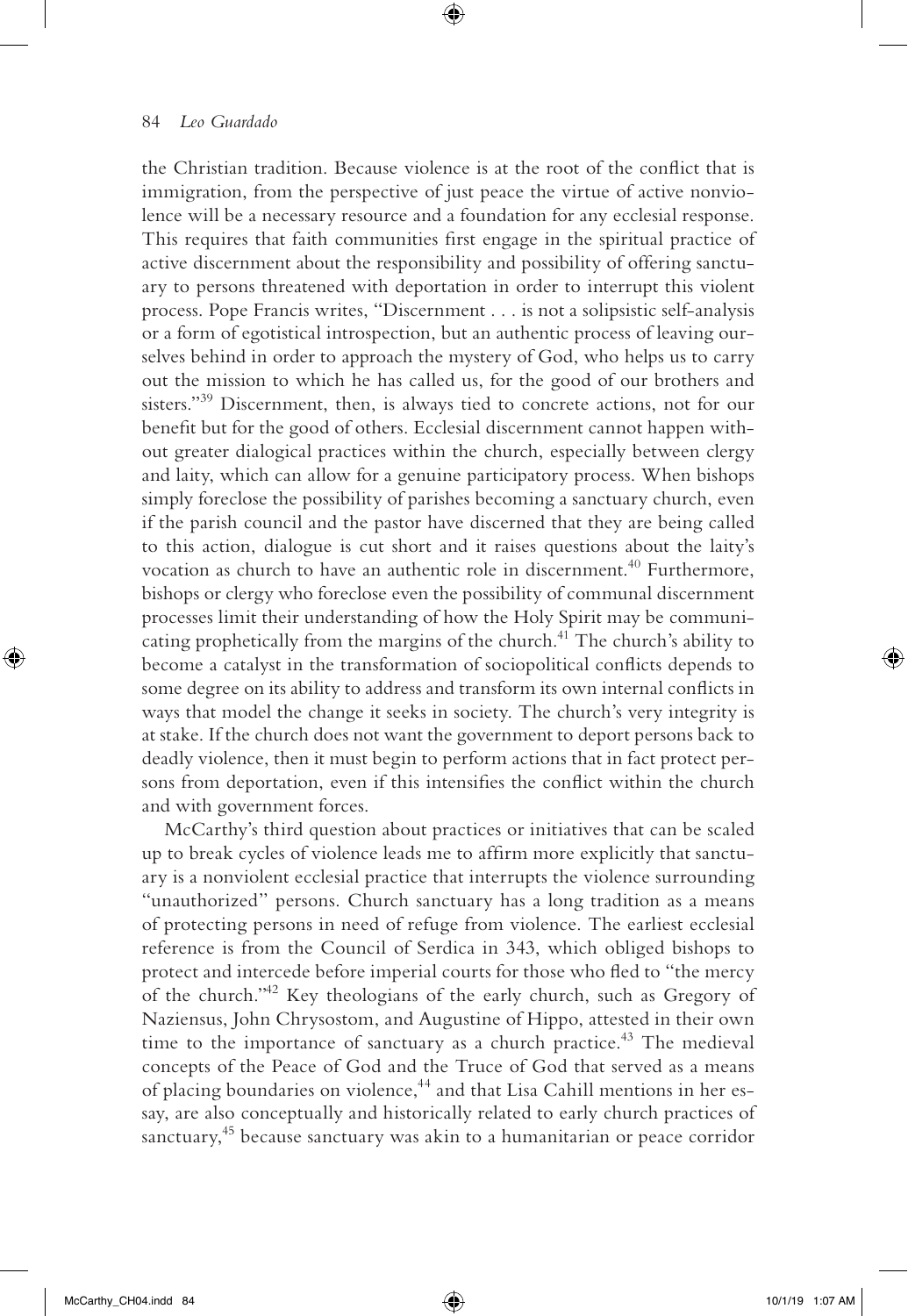for the poor, oppressed, and anyone whose life was threatened.<sup>46</sup> Although in late antiquity, sanctuary practices became increasingly codified and associated with criminals seeking refuge, at its root the concept and practice was much broader.<sup>47</sup> From a just peace perspective, church sanctuary converges with the practice of unarmed civilian protection, which is a key dimension of active nonviolence. In fact, such an understanding of sanctuary as active nonviolence and a means of peace was at the origins of the sanctuary ministry of the 1980s.

 $\textcircled{\scriptsize{+}}$ 

# *Sanctuary Churches as Peace Building Communities—Then and Now*

In the early 1980s, ecumenical faith leaders began a discernment process about their responsibility to Salvadoran and Guatemalan refugees who were fleeing the violence of Central America. One of these faith leaders was Jim Corbett, a Quaker who was a key catalyst for starting a sanctuary ministry in Tucson, Arizona. This ministry went on to become a transnational movement that lasted throughout the 1980s. Corbett understood sanctuary as a civilian-led initiative capable of enacting fundamental aspects of international law within the domestic sphere. He wrote that "as a direct action, civil initiative differs from civil disobedience in being positively engaged in legal procedures to protect and uphold good laws that the government is violating."48 In the background of Corbett's conceptualization of sanctuary were the Nuremberg Principles. One of the most widely known principles is principle IV, which states: "The fact that a person acted pursuant to order of his [or her] government or of a superior does not relieve him [or her] from responsibility under international law, provided a moral choice was in fact possible to him [or her]."49 This principle was in response to the well-known practice of Nazi soldiers disavowing responsibility for their crimes by simply stating that they were only following a superior's orders.

Already in 1981 Corbett had encountered government officials at the US– Mexico border who said they were simply following orders to deport asylum seekers back to the war in El Salvador. It was Corbett's fundamental belief that the Nuremberg principles depended on local communities for their implementation that led him to argue for the practice of sanctuary as a practice of civil initiative—literally, civilians taking initiative for upholding international norms of the rights of, and to, humanity. He wrote, "Implementing the Nuremberg mandate is the task of civil initiative. The sanctuary movement is building the institutional foundations—it is mobilizing the church to fulfill this task."50 For Corbett it was the church, in the broadest universal sense as a people of peoples who covenant to work nonviolently for justice and peace, which could resist the violence and power of the security state.<sup>51</sup> Furthermore, through the practice of sanctuary, the church could serve as an

⊕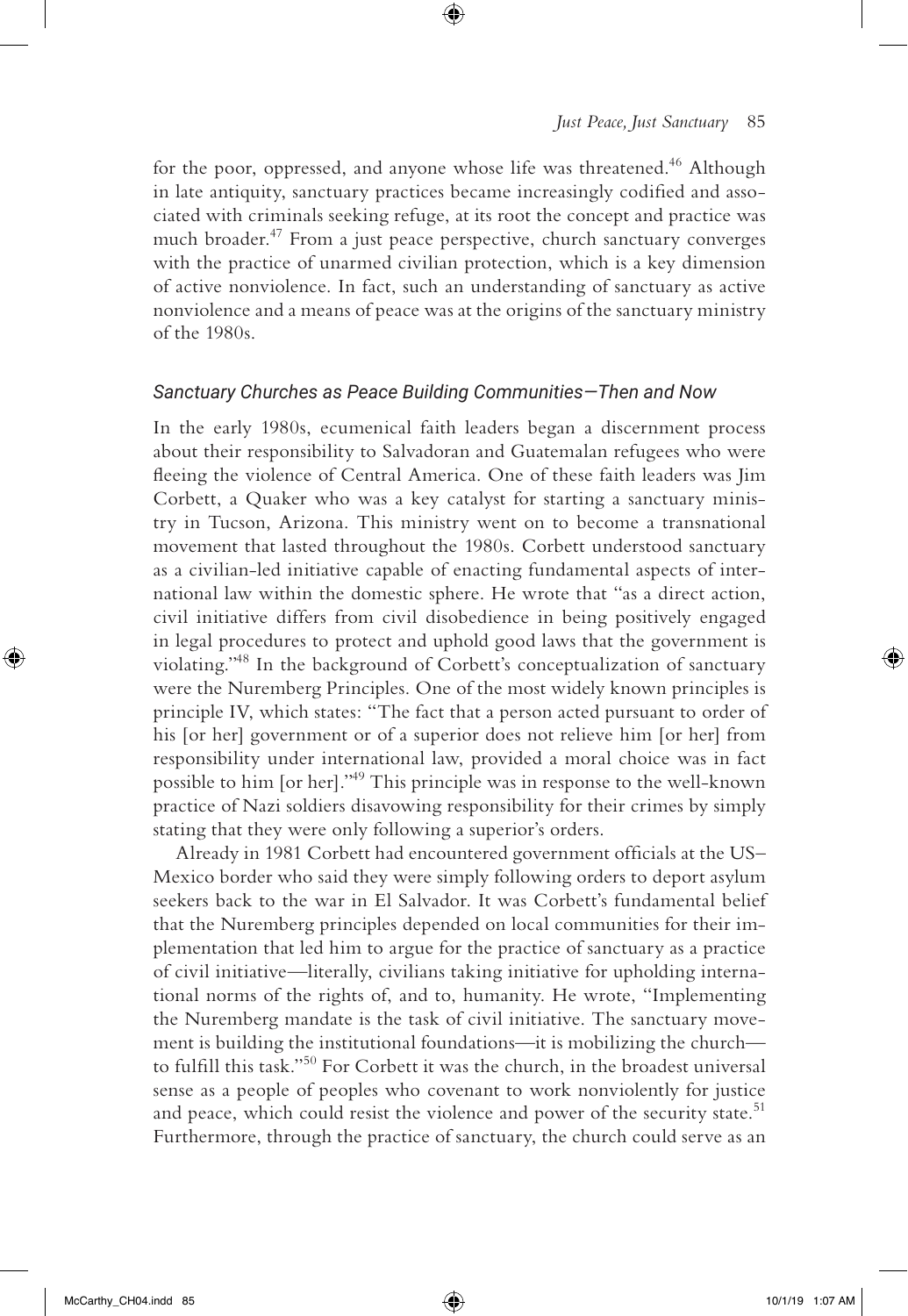implementer of global norms of basic human rights within the nation-state. In this sense, sanctuary churches were envisioned as nonviolent peacemaking communities capable of instituting peace from the bottom up. He wrote: "As a people of peoples that covenant to do justice through community cohesion rather than state coercion, the church has unequaled power to mobilize itself as a communion that transcends national boundaries, and so it has an unequaled responsibility to do justice in the face of nations' violations of human rights."<sup>52</sup> Whereas the state apparatus depends on police powers to carry out orders that may be legal within the domestic sphere but that may violate international norms, the church, which at its root is a people, does not depend on police powers for its legitimacy but rather on communion with those whose humanity is violated. The church's historical responsibility of love and mercy is not dependent on, or ultimately limited by, the nation-state. The church does not seek to dismiss or bypass the nation-state, but rather, through its practice of sanctuary it attempts to hold it accountable to basic norms of humanity to which the state is bound in theory but not always in practice.

⊕

At its root, sanctuary as envisioned in the early 1980s had parallels to Gandhi's constructive program and his method for addressing social conflicts, which he called *satyagraha*. 53 These were creative approaches that sought not only to resist legal forms of violence but also to transform conflict and prefigure in society a new way of being community. Echoing Gandhi's nonviolent methods, sanctuary was a means of organically constructing a more just and human society in communion with, and protection of, persons threatened with deportation back to violence and war.<sup>54</sup> As a means, there was no guarantee that sanctuary actions would be ultimately effective in terms of radically changing the government's style of politics. And yet, the early sanctuary communities of the 1980s had a profound belief that there was an unparalleled transformative power in embodying nonviolence as a community. Because a Gandhian framework places its emphasis on nonviolent means rather than political ends, such an approach necessitates an openness to an unknown future and a willingness to endure suffering, a commitment also shared by a just peace ethic.<sup>55</sup> For the church, as an institution and a people, a willingness to endure suffering in the transformation of this conflict means making peace with the possibility that it will be persecuted, stripped of privileges, and placed on a cross if it lives in communion with "unauthorized" persons. Such experiences, however, are still the marks of an authentic church that lives justice and peace.<sup>56</sup>

I stated at the beginning of this section that just peace is a lens for more incisive reflection on the role the church can embody in the constructive transformation of conflict. As I have shown by turning to the 1980s sanctuary ministry and the Gandhian frameworks that undergirded it, some of the norms and practices that a just peace ethic advocates were already present in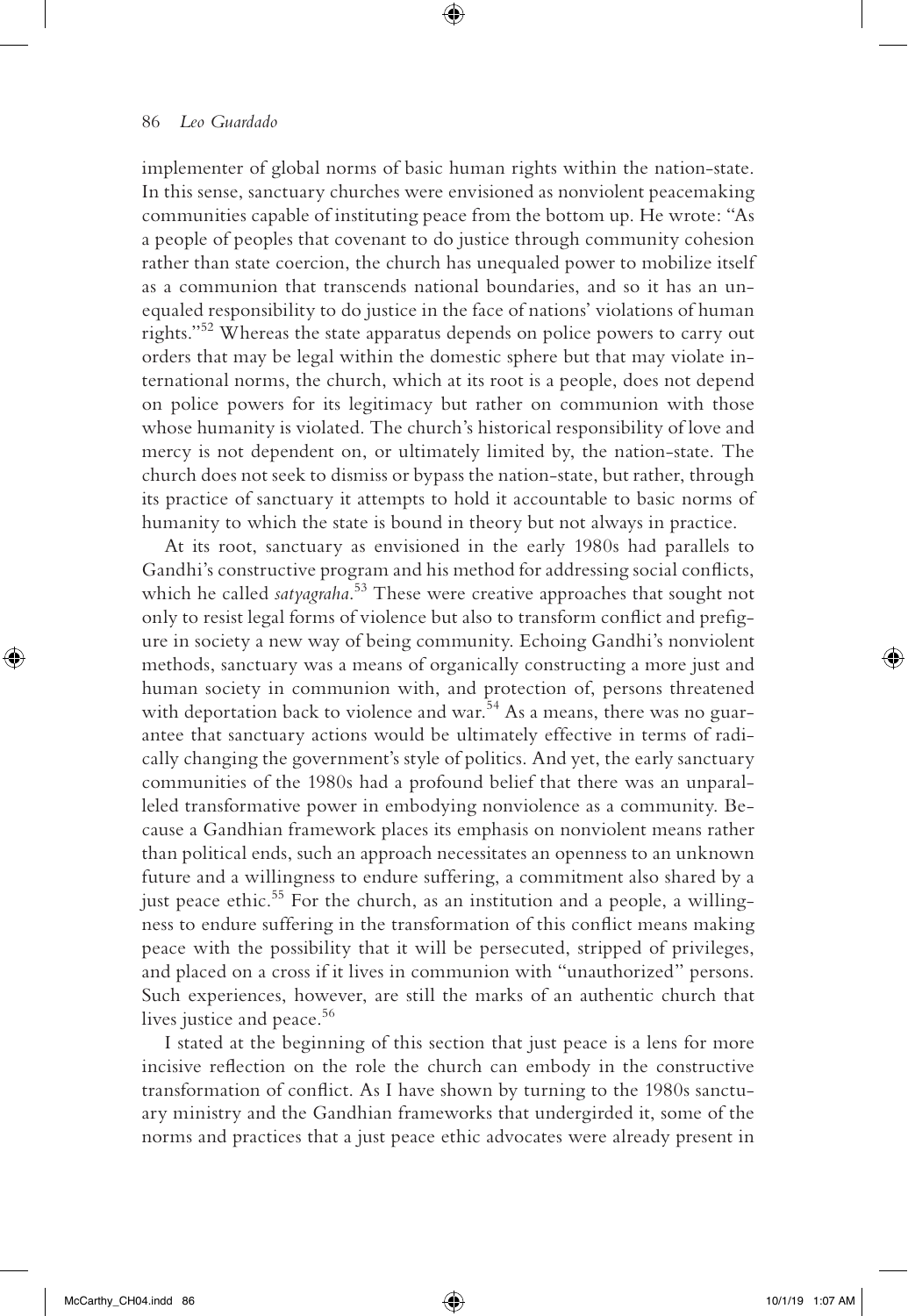# *Just Peace, Just Sanctuary* 87

how sanctuary communities responded to the presence of displaced persons at risk of deportation. In our contemporary context, a just peace ethic can help us see more clearly the role of nonviolence in sanctuary practices, and more importantly, a just peace framework can serve as a much needed bridge between theories of social transformation (whether Gandhian or otherwise) and the critical role the church is called to play in the interruption of deadly cycles of conflict and violence. Some of the norms that are essential for just peace, such as the need for sustaining spiritual disciplines (e.g., discernment processes), a robust civil society (e.g. civil initiative), and nonviolent structures that protect civilians (e.g., sanctuary practices), have a greater chance of becoming an integral part of our ecclesial imaginary and discourse because of the way in which a just peace ethic merges them with the Christian tradition.

⊕

Sanctuary will certainly require many of the virtues proposed by a just peace ethic, such as solidarity and hospitality. A profound courage will be particularly necessary if the church is going to stand upright and endure the government's persecution for entering into solidarity with the violated humanity of persons who are forced to migrate.

# **Conclusion**

⊕

As long as violence in Central America continues to threaten the lives and humanity of persons, they will continue to seek life outside of their countries, even in "unauthorized" ways. Those who flee to the United States and successfully enter present to the church a responsibility to protect that entails risking our security for theirs in order to resist the legalized violence of our government. Sanctuary actions are a positive force that begins to imagine and enflesh a more human community in the present.

The topic of immigration in the US and the church's response needs ongoing analysis through lenses of violence and peace building. Particularly, there is a need to reconsider the concept and practice of sanctuary as a faithful way of being church. In his essay, Gerald Schlabach writes that "a Christian theology of peace is always first about ecclesiology and the formation of Christians as a people of peace." Envisioning and practicing church as sanctuary is an initiative that begins to form and transforms a people—the church—into a people of peace. It is from such communally embodied practices that a critical ecclesiology and theology attuned to just peace will continue to arise. Sanctuary churches not only interrupt the violence of the deportation industrial complex through refuge and other protective practices, but they also perform a public pedagogy that affirms the humanity of all persons regardless of citizenship status. As a creative response to the government's approach to unauthorized immigration, sanctuary presents an opportunity for church communities to reflect upon and integrate theories and practices of peace and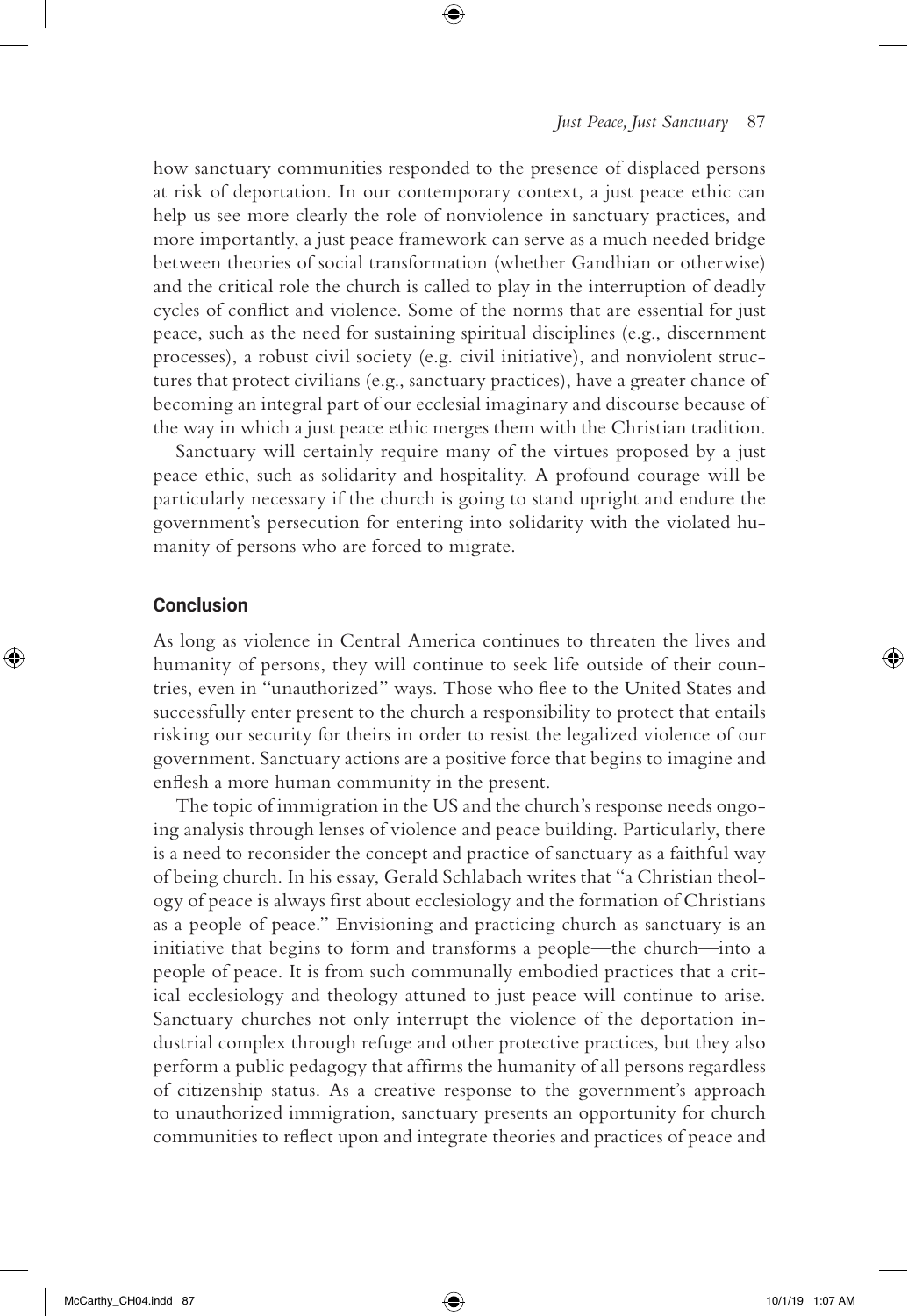nonviolence with the church's mission, which is always one of loving service to the indivisible unity of God and neighbor.

⊕

# **Discussion Questions**

- 1. How does foregrounding the context of violence reframe immigration?
- 2. What are sustainable discernment practices for church communities?
- 3. How does the notion of civil initiative provide a bridge between ecclesial actions and authentic practices of democracy?
- 4. In what ways does an ethic of just peace expand or reconfigure your understanding of church and the church's relationship to politics? With a just peace ethic, what does the church become more of and perhaps less of? What are some key tips for church actors seeking to communicate and persuade actors in the political sphere of the value of a just peace ethic? How can church actors prevent abuse or co-option of a just peace ethic by political actors?

# **Notes**

↔

1. On its own, the term "immigration" does not point to the reasons for why people are on the move. Furthermore, the term is closely associated with economic assumptions for mobility, such as the notion that people primarily move for better jobs.

2. There is much debate about the relationship between contemporary forms of violence (e.g., gang violence in El Salvador or narco violence in Mexico) and the degree to which they constitute "new wars" in a globalized world. For an overview of these debates and the limits and contribution of terminology, see Mary Kaldor, "In Defence of New Wars," *Stability: International Journal of Security and Development* 2, no. 4 (2013): 1–16.

3. I will use "unauthorized" to refer to persons who are in the United States without legal status and who are particularly vulnerable to deportation. For the government's "law and order" view on immigration, see Cecilia Menjívar, "Liminal Legality: Salvadoran and Guatemalan Immigrants' Lives in the United States," *American Journal of Sociology* 111, no. 4 (2006): 999–1037, at 1007.

4. Leisy Abrego et al., "Making Immigrants into Criminals: Legal Processes of Criminalization in the Post-IIRIRA Era," *Journal on Migration and Human Security* 5, no. 3 (2017): 694–715.

5. Since Vatican II the Catholic Church has recognized its responsibility to discern how the Spirit of God is already at work both wherever a more human world is being constructed and wherever evil threatens and denies the humanity of persons. See *Gaudium et spes* §4, 11.

6. "Responsibility to protect" (R2P) remains stuck mostly at level of interstate conflicts and tied to military actions. Conceptually expanding R2P as a framework for nonviolent civilian initiative in domestic conflicts can provide new avenues for the integration of international norms within a given country.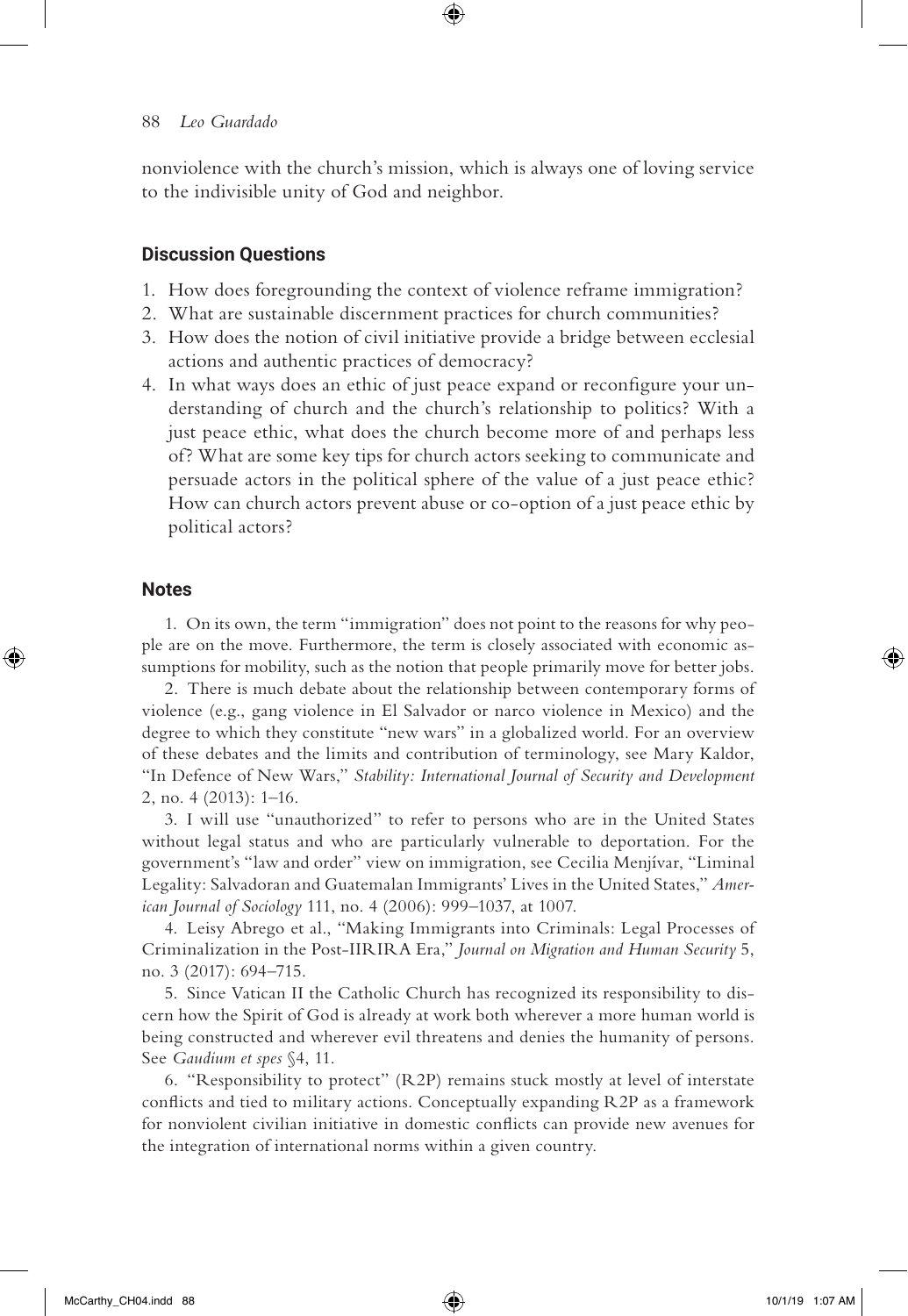7. For an analysis of how "legal violence" affects and structures the lives of Central American immigrants in the US, see Cecilia Menjívar and Leisy J. Abrego, "Legal Violence: Immigration Law and the Lives of Central American Immigrants," *American Journal of Sociology* 117, no. 5 (March 2012): 1380–421.

8. David Cantor, "Gang Violence as a Cause of Forced Migration in the Northern Triangle of Central America," in *The New Refugees: Crime and Forced Displacement in Latin America* (Washington, DC: Brookings Institution Press, 2016), 27–45.

9. US Customs and Border Protection, "US Border Patrol Southwest Border Family Unit and UAC Apprehensions" (FY 2014–FY 2016).

10. With the implementation of the Plan Frontera Sur in 2014, which effectively serves as an extension of US immigration policy in Mexico, apprehension of persons from the northern triangle of Honduras, Guatemala, and El Salvador drastically increased. For example, between July 2013 and June 2014 there were 79,033 apprehended and returned Central Americans, compared to the period from July 2014 to June 2015 when there were 137,067 apprehensions. See Daniel Villafuerte Solís et al., "La Política Antimigrante de Barack Obama y el Programa Frontera Sur: Consecuencias para la Migración Centroamericana," *Migración y Desarrollo* 15, no. 28 (2017): 39–64, at 51.

11. Luis Arriola Vega, "Issue Brief 08.05.16: Mexico's Not-So-Comprehensive Southern Border Plan," *Rice University's Baker Institute for Public Policy*, [http://www](http://www.bakerinstitute.org/media/files/files/329273a1/BI-Brief-080516-MEX_Border.pdf) [.bakerinstitute.org/media/files/files/329273a1/BI-Brief-080516-MEX\\_Border.pdf.](http://www.bakerinstitute.org/media/files/files/329273a1/BI-Brief-080516-MEX_Border.pdf)

12. Roselia Chaca, "Migrantes Recorren Rutas mas Peligrosas," *El Universal*, January 29, 2015.

13. Coalición de Derechos Humanos & No More Deaths, "Disappeared: How the U.S. Border Enforcement Agencies Are Fueling a Missing Persons Crisis," 5.

14. U.S. Border Patrol, "Border Patrol Strategic Plan: 1994 and Beyond," July 1994.

15. "Disappeared," 9.

16. For statistics on disappeared persons in Mexico, see Comisión de Derechos Humanos del Distrito Federal, "Personas Desaparecidas en México," *Defensor: Revista Mensual de la Comisión de Derechos Humanos del Distrito Federal* 9 (2015): 3, [http://cdhdf.org.mx/wp-content/uploads/2015/09/dfensor\\_09\\_2015.pdf](http://cdhdf.org.mx/wp-content/uploads/2015/09/dfensor_09_2015.pdf); for political motives for disappearances, see Federico Mastrogiovanni, *Ni Vivos ni Muertos: La Desaparición Forzada en México como Estrategia de Terror* (Mexico: Grijalbo, 2014).

17. Azam Ahmed and Paulina Villegas, "Investigators Say Mexico Has Thwarted Efforts to Solve Student's Disappearance," *New York Times*, April 22, 2016.

18. Mastrogiovanni, 60.

19. José Antonio Román, "Desaparecidos, 10 Mil Migrantes en México: Solalinde," *La Jornada*, August 18, 2016.

20. Fr. Alejandro Solalinde, "II Coloquio sobre Violencia, Narcotráfico y Salud Mental," *Universidad Nacional Autónoma de México*, August 18, 2016, [https://youtu](https://youtu.be/AyOi4ES2SiQ) [.be/AyOi4ES2SiQ.](https://youtu.be/AyOi4ES2SiQ)

21. Mathieu Tourliere, "Madres de Migrantes Desaparecidos Inician Búsqueda de sus Familiares en la CDMX," *Revista Proceso*, November 24, 2016.

22. For example, see Sala Negra del Faro, *Crónicas Negras: Desde una Región que no Cuenta* (San Salvador: Editorial Santillana, 2013).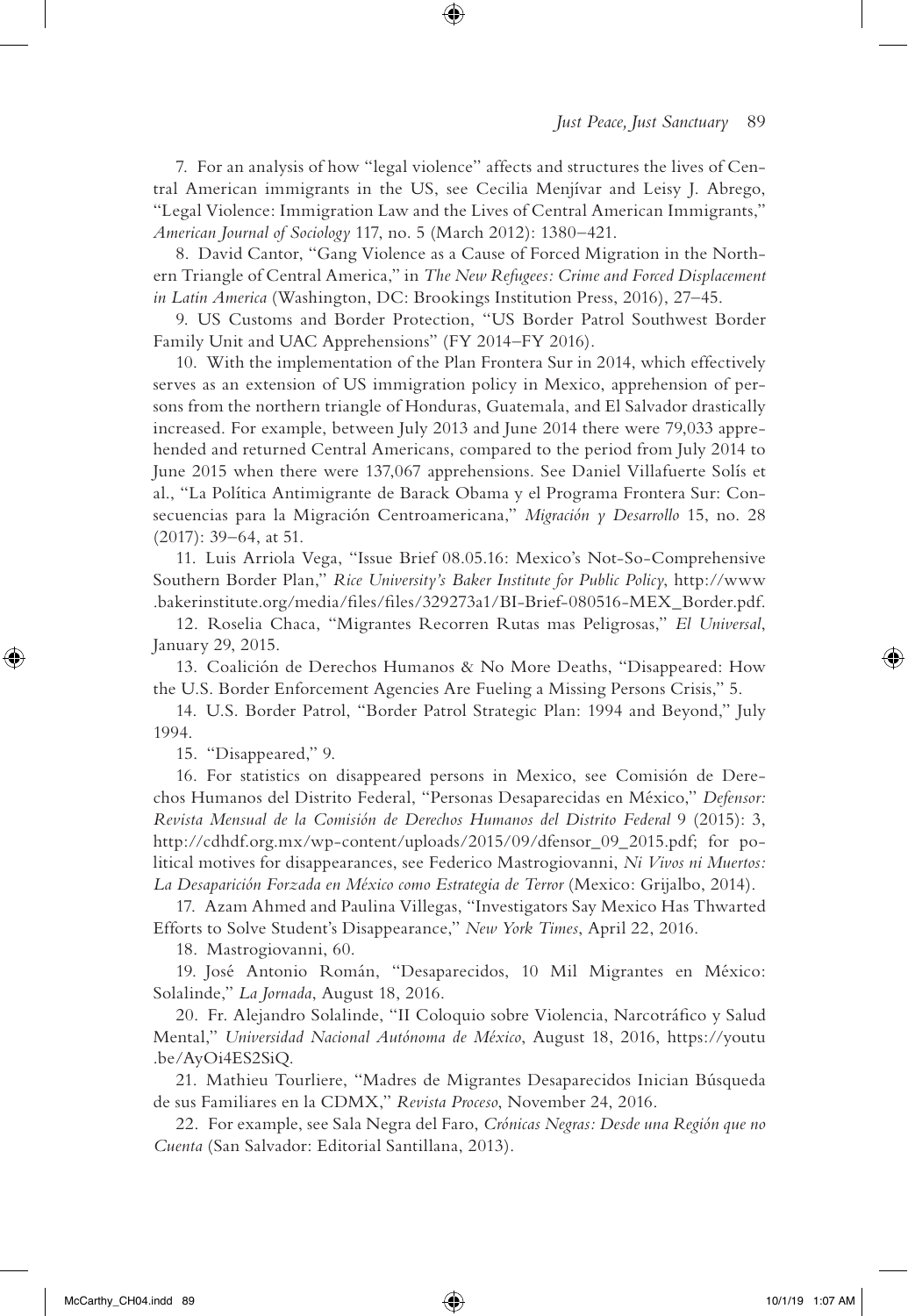23. American Civil Liberties Union, "Warehoused and Forgotten: Immigrants Trapped in Our Shadow Private Prison System," June 2014.

24. "Warehoused and Forgotten," 22.

25. National Immigrant Justice Center, "ICE Released Its Most Comprehensive Immigration Detention Date Yet. It's Alarming," March 13, 2018.

26. Sara Riva, "Across the Border and into the Cold: Hieleras and the Punishment of Asylum-seeking Central American Women in the United States," *Citizenship Studies* 21, no. 3 (2017): 309–26.

27. ACLU Foundation of Southern California, "Xochitl Hernandez et al. v. Loretta Lynch et al.," April 6, 2016.

28. See "U.S. Commission on Civil Rights Concerned with Alleged Abusive Labor Practices at Immigration Detention Centers," *United States Commission on Civil Rights*, December 21, 2017; Jacqueline Stevens, "When Migrants Are Treated Like Slaves," *New York Times*, April 4, 2018.

29. Jeff Sommer, "Trump's Win Gives Stocks in Private Prison Companies a Reprieve," *New York Times*, December 3, 2016.

30. Jeremy Slack, Daniel E. Martínez, Alison Elizabeth Lee, and Scott Whiteford, "The Geography of Border Militarization: Violence, Death and Health in Mexico and the United States," *Journal of Latin American Geography* 15, no. 1 (2016): 7–32.

31. Deepa Fernandes, *Targeted: Homeland Security and the Business of Immigration* (New York: Seven Stories Press, 2007), 169.

32. Judith Butler, *Frames of War: When Is Life Grievable?* (New York: Verso Books, 2010), 1, 31. Also, see Judith Butler, *Precarious Life* (New York: Verso Books, 2004).

33. Transactional Records Access Clearinghouse, "Asylum Representation Rates Have Fallen Amid Rising Denial Rates," *Syracuse University*, 2017.

34. Kristin E. Heyer, "Internalized Borders: Immigration Ethics in the Age of Trump," *Theological Studies* 79, no. 1 (2018): 146–64, at 158.

35. Bradford E. Hinze, "Vatican II and U.S. Catholic Communities: Promoting Grassroots Democracy," in *The Legacy of Vatican II* (New York: Paulist Press, 2015), 175.

36. Within peace studies literature there is a conceptual difference between "conflict resolution" and "conflict transformation." To avoid a caricature of either approach, I will simply say that conflict transformation provides a broader understanding of the givenness of conflict in human relationships (individual and collective) and that the emphasis is on transformation from destructive to more constructive forms. For more on conflict transformation and its givenness, see John Paul Lederach, *Preparing for Peace: Conflict Transformation Across Cultures* (New York: Syracuse University Press, 1995), 9–10.

37. A fine example of the need for such statements comes from Bishop Mark J. Seitz from El Paso, TX, who on April 5, 2018, issued a response to Trump's plan to send the US military to the southern border. There he asks, "Has it now become a crime in our country to run for your life?" [http://www.elpasodiocese.org/news](http://www.elpasodiocese.org/news--events/bishop-seitz-statement-on-executive-order-sending-the-national-guard-to-our-southern-border) [--events/bishop-seitz-statement-on-executive-order-sending-the-national-guard](http://www.elpasodiocese.org/news--events/bishop-seitz-statement-on-executive-order-sending-the-national-guard-to-our-southern-border) [-to-our-southern-border.](http://www.elpasodiocese.org/news--events/bishop-seitz-statement-on-executive-order-sending-the-national-guard-to-our-southern-border)

38. Sanctuary churches that give refuge and protect those threatened with deportation serve as a form of truth commissions that resist government rhetoric.

 $\bigoplus$ 

⇔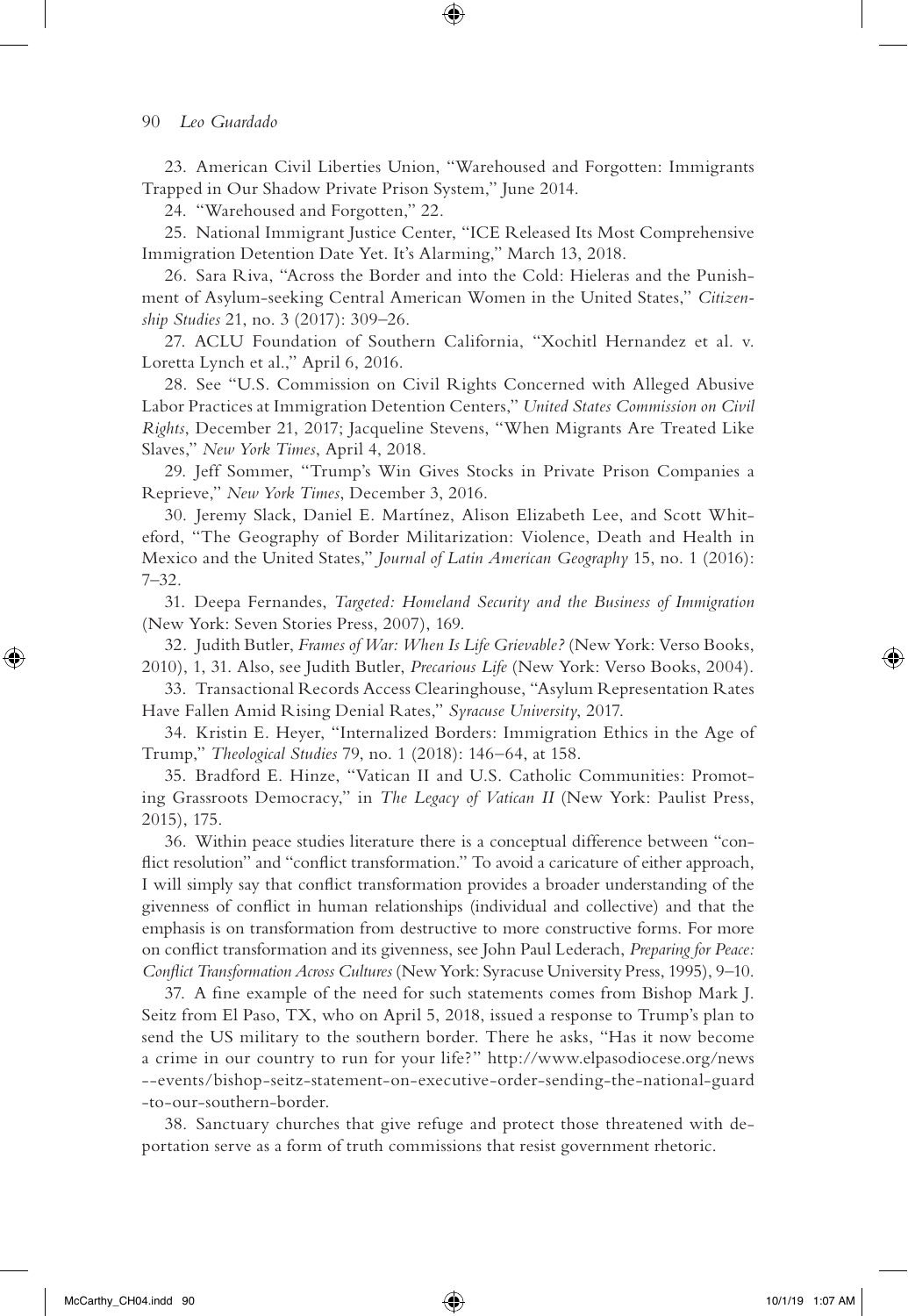39. Pope Francis, *Gaudete et exultate* (On the Call to Holiness in Today's World), March 19, 2018, §175.

⊕

40. For example, an April 7, 2017, letter from bishop Peter A. Libasci of Manchester, NH, that was sent to his priests effectively, without explicitly saying so, prohibits priests from providing refuge to someone who seeks sanctuary in a church. See J. B. Cachila, "Churches Cannot Provide Legal Sanctuary to Immigrants, Bishop Says," *The Christian Post*, April 11, 2017. To read the letter, visit [http://nhchurches](http://nhchurches.org/wp-content/uploads/2017/12/2017-04-07-Letter-from-Bishop-Libasci-re-Sanctuary.pdf) [.org/wp-content/uploads/2017/12/2017-04-07-Letter-from-Bishop-Libasci-re](http://nhchurches.org/wp-content/uploads/2017/12/2017-04-07-Letter-from-Bishop-Libasci-re-Sanctuary.pdf) [-Sanctuary.pdf](http://nhchurches.org/wp-content/uploads/2017/12/2017-04-07-Letter-from-Bishop-Libasci-re-Sanctuary.pdf).

41. For a classical study for discerning the Holy Spirit's relation to prophetic activity, see Yves Congar, *True and False Reform in the Church* (Collegeville, MN: Liturgical Press, 2011), 169–98. For a brief summary of the Holy Spirit's relation to virtue, especially in the work of Aquinas, see Yves Congar, "The Gifts and the Fruits of the Spirit," in *I Believe in the Holy Spirit*, vol. 2 (New York: Crossroad Herder, 2015), 134–39.

42. Hamilton Hess, *The Early Development of Canon Law and the Council of Serdica* (New York: Oxford University Press, 2002), 203.

43. Gregory of Nazianzus, "On St. Basil the Great," *The Fathers of the Church*, vol. 22 (New York: The Fathers of the Church, Inc., 1953), 73; John Chrysostom, "Homily One on Eutropius: On Eutropius, the Eunuch, Patrician and Consul." *Nicene and Post-Nicene Fathers, First Series*, vol. 9 (Buffalo, NY: Christian Literature Publishing Co., 1889), §1; Augustine of Hippo, *City of God* (New York: Doubleday, 1958), 40–41.

44. According to Frederick Russell, "the Truce of God limited the use of violence to certain time periods, while the Peace of God declared certain occupational classes, such as clerics, to be immune from all violence." Russell, *War in the Middle Ages* (Cambridge: Cambridge University Press, 1975), 34.

45. See Norman Maclaren Trenholme, *The Right of Sanctuary in England* (St. Louis: University of Missouri, 1903), 11.

46. In the past few years, religious organizations have applied the concept of humanitarian corridors to the refugee phenomenon in Europe. See Vicki Squire, "Humanitarian Corridors: Beyond Political Gesture," October 17, 2016.

47. See Karl Shoemaker, *Sanctuary and Crime in the Middle Ages: 400*–*1500* (Bronx, NY: Fordham University Press, 2011).

48. Jim Corbett, *Sanctuary for All Life* (Berthoud, CO: Howling Dog Press, 2005), 70. Most of Corbett's writings can be found at the University of Arizona archives. This book posthumously collects some of his philosophical, theological, political, and ecological insights. Corbett's point that sanctuary was civil initiative and not civil disobedience was never fully grasped by the media, thus obfuscating some of the most original philosophical aspects of this tradition.

49. United Nations, "Principles of International Law Recognized in the Charter of the Nürnberg Tribunal and in the Judgment of the Tribunal," 1950.

50. Jim Corbett, *The Sanctuary Church* (Wallingford, PA: Pendle Hill Publications, 1986), 18.

51. Corbett, 13.

52. Corbett, 14.

McCarthy\_CH04.indd 91 107 AM  $\bigoplus$ 

⊕

↔